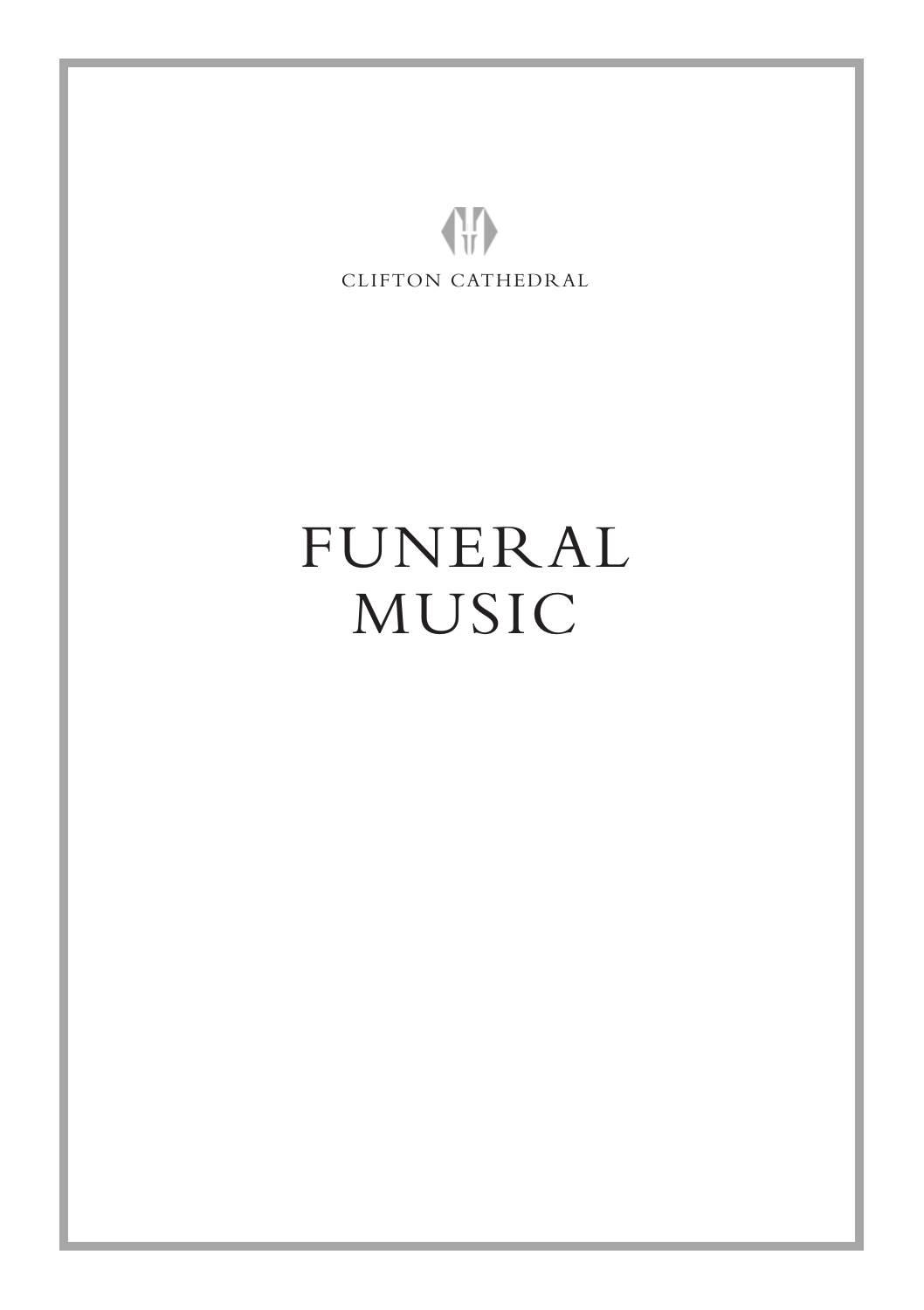A Roman Catholic funeral, like all funerals, is a time of sadness and mourning. However, in the Catholic faith there is joy in the belief that a funeral represents the passing of the beloved into eternal life. It is our goal to make this process as easy as possible.

A funeral should reflect the life of the one that has passed before us and should uplift those who are left behind.

The music at Clifton Cathedral is provided by professional musicians who are very well qualified, so you can be confident in your choices. Richard Jeffrey-Gray, the Director of Music, is a musician with over 30 years' experience of playing for funerals. If he is unavailable to play another professional organist will be booked on your behalf - there is no change in the fee if this is the case.

# ORDER OF A FUNERAL MASS

\* – this is where music such as a hymn, song or solo can be used.

Introductory Rites\* Greeting Sprinkling with Holy Water Opening Prayer Liturgy of the Word First Reading (taken from the Old Testament) Psalm\* Second Reading (taken from the New Testament) Gospel Acclamation\* Gospel Reading Intercessions/Petitions Offertory/Preparation of the Gifts\* Eucharistic Acclamations\* Communion\* Final Commendation\* Recessional\*

Because the Mass is a public act of worship of the church, the Cathedral Director of Music is ultimately responsible for the music in the liturgy. Music should be sacred and reflect the idea of resurrection and hope.

You may have in mind some specific music which may or may not be appropriate during the Mass. If you are uncertain, there is a suggested list included in this lealfet. The suggested music list is a guideline.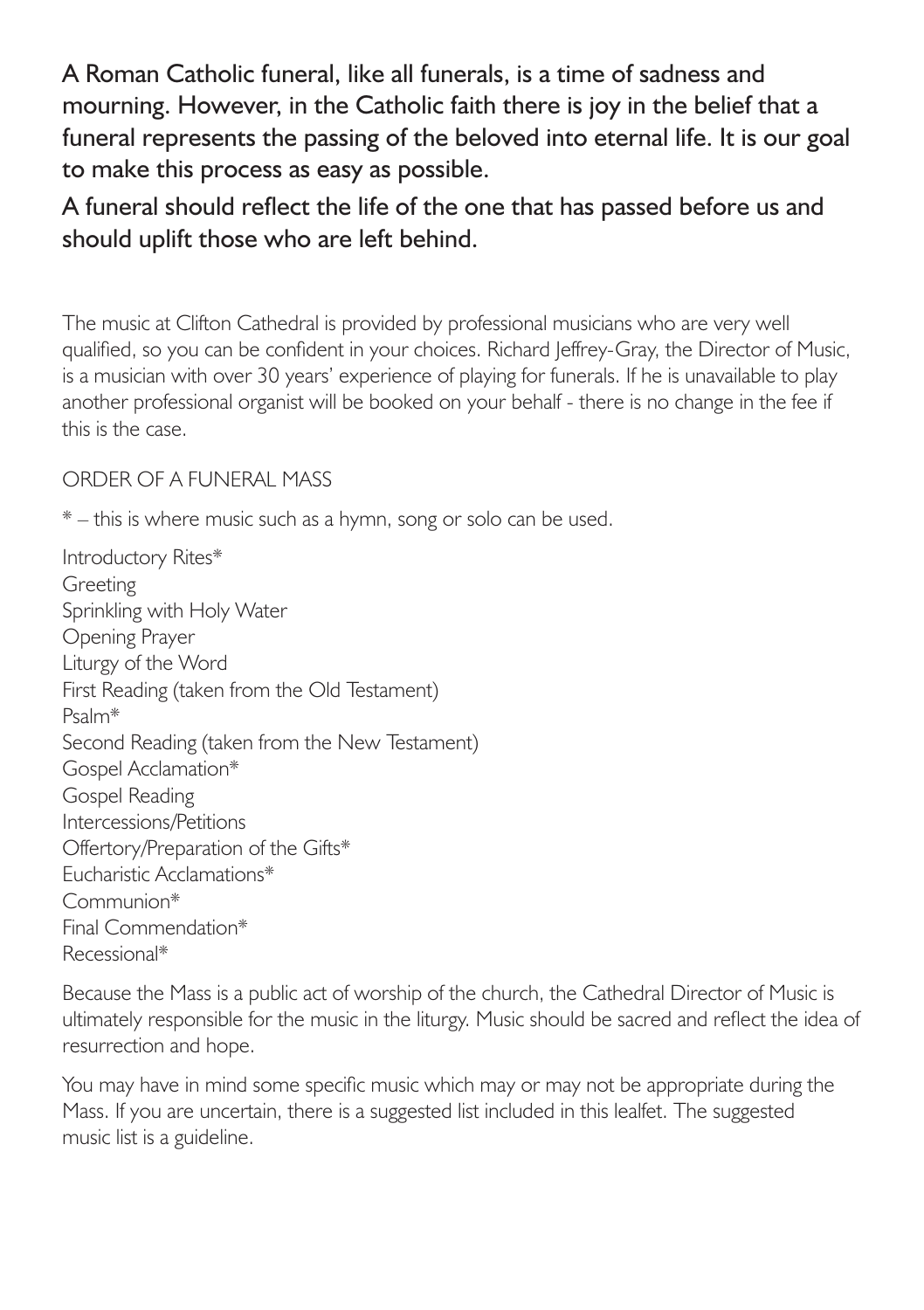## Organist with congregational singing

You may wish to have a simpler service, with dignified and appropriate music where you have one of our organists play and have your congregation sing hymns during the service. You need to ensure that you choose hymns with which those attending will be familiar. The organist will be able to play a wide range of music from the appropriate classical repertoire.

# Organist and Cantor (Vocal)

We always recommend this combination since a Cantor can lead the parts of the Mass and help the Assembly to sing any hymns. If you wish to have some solo vocal repertoire sung, such as Ave Maria by Schubert or Panis Angelicus by Cesar Franck, the Cantor can deal with that too.

# Organist and Vocal Ensemble

To help support the music you may have a small mixed voice ensemble (quartet or quintet depending on the music chosen) of singers to sing a range a music classical church music during the service. Members of our Cathedral Choir, who sing at the Solemn Mass every week, have plenty of experience singing in both smaller and larger ensembles.

#### Guest Musicians

We prefer you use Cathedral musicians for all of our funeral services. Guest musicians are allowed with some limitations. They must work through the Direcotr of Music. If they are not familiar with the Catholic liturgy, then our music director/organist must also be present (for an additional fee). If you want a family member to provide the music, please keep in mind that it may be difficult for that person to sing or play because of the grieving process. They also may feel pressure in performing this task.

# And finally

We are also able to offer a design service for your order of service from an experienced graphic designer who has a good knowledge of Catholic liturgy and services. Please enquire to Richard or Canon Bosco for more information.

# **Contacts**

Richard Jeffrey-Gray: music@cliftondiocese.com or 0117 974 1153 (email preferred as landline not manned during the week) Canon Bosco can be contacted via the Cathedral on 0117 973 8411